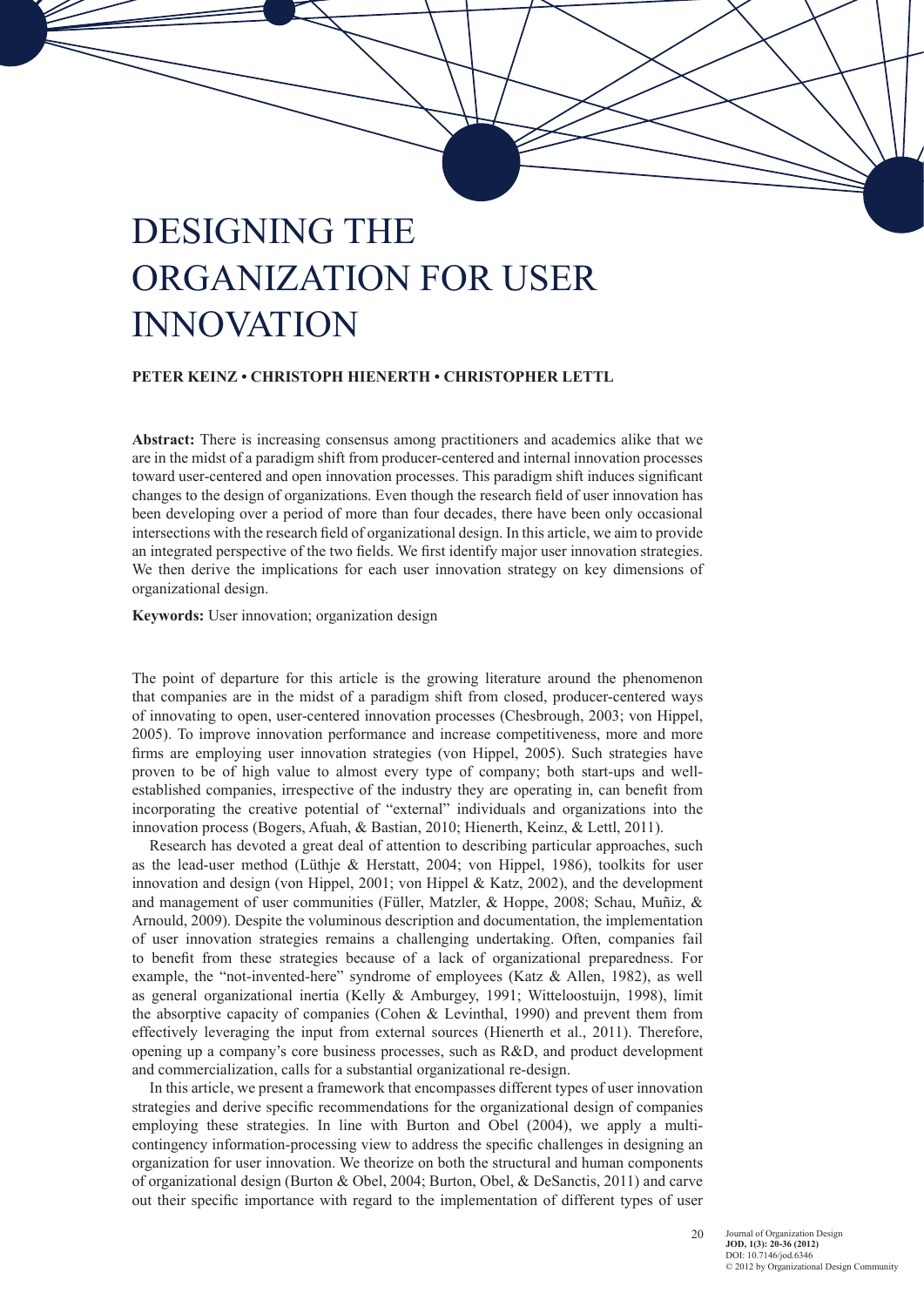innovation strategies. We use the framework for organization design of Burton and Obel (2004) and Burton et al. (2011) as it is widely used by scholars and practitioners alike.

In the first section of our article, we provide a comprehensive overview of the most important approaches to integrate users into a company's core business processes. We then present our framework of user innovation strategies and explore the need for organizational re-design dependent on these strategies. Based on these insights, we provide concrete recommendations on how to design the organization for each of the identified user innovation strategies. Finally, we discuss the generalizability of our framework and outline future research directions.

# **Existing User Innovation Approaches**

### **Rationale of user innovation strategies**

User innovation strategies are based on the insight that users are an important source of creative ideas for new products or services in many industries, ranging from IT solutions to sporting and medical equipment (Baldwin, Hienerth, & von Hippel, 2006; Franke & von Hippel, 2003; Herstatt & von Hippel, 1992; Jeppesen & Frederiksen, 2006; Lettl, Herstatt, & Gemuenden, 2006; Morrison, Roberts, & von Hippel, 2000; Urban & von Hippel, 1988; von Hippel, 2005). What makes users such valuable sources of inspiration is their use experience. Users know best the strengths and weaknesses of a given product in daily use. Thus, if a product does not fit their current needs, users know which product attributes need to be changed or which novel functions should be integrated in order to improve the product. In addition, some users have very urgent needs for a product that perfectly fits their requirements and start developing customized solutions on their own (von Hippel, 2005). Furthermore, users have been shown to be of high value in the diffusion of innovations (Hienerth & Lettl, 2011). User innovation strategies aim at exploiting these external sources of competitive advantage by systematically integrating users into the company's core business processes. There is a considerable body of literature on methods and instruments for the integration of users into corporate innovation and marketing activities. These methods are diverse and come with different value propositions.

### **Lead-user method**

The lead-user method is a systematic approach to identify and, in a second step, involve a special group of highly advanced and progressive users into corporate innovation processes for the purpose of generating radically new innovations. Such progressive users – usually referred to as lead-users – have been found to be capable of developing truly novel solutions with high commercial attractiveness (Franke, von Hippel, & Schreier, 2006; Lilien, Morrison, Searls, Sonnack, & von Hippel, 2002). They possess two specific characteristics making them valuable contributors to corporate innovation processes: they have a leading-edge position with regard to an important market trend, and they have a high individual expected benefit from an innovation (Morrison et al., 2000; Urban & von Hippel, 1988; von Hippel, 1986, 2005). First, lead-users are ahead of the mass market: they face certain needs much earlier than average users ("trend leadership"). Second, because of their specific need and a lack of available solutions, lead-users are highly motivated to engage in innovative activities on their own (the literature refers to this aspect as "high expected benefit"). As lead-users anticipate needs of the mass market because of their trend leadership, their solutions are very likely to become attractive to large market segments (Lilien et al., 2002; Lüthje & Herstatt, 2004; von Hippel, 1986). However, lead user–generated solutions tend to be radical in terms of technical sophistication and viability; thus, demand for lead-user innovations in the mass market usually emerges after a time lag along the diffusion curve (Hienerth & Lettl, 2011; Lilien et al., 2002).

Due to the high value proposition of lead-user generated concepts and solutions, an increasing number of companies try to tackle the creative potential of this source of innovation. Most of the existing initiatives for integrating lead-users follow the logic of the lead-user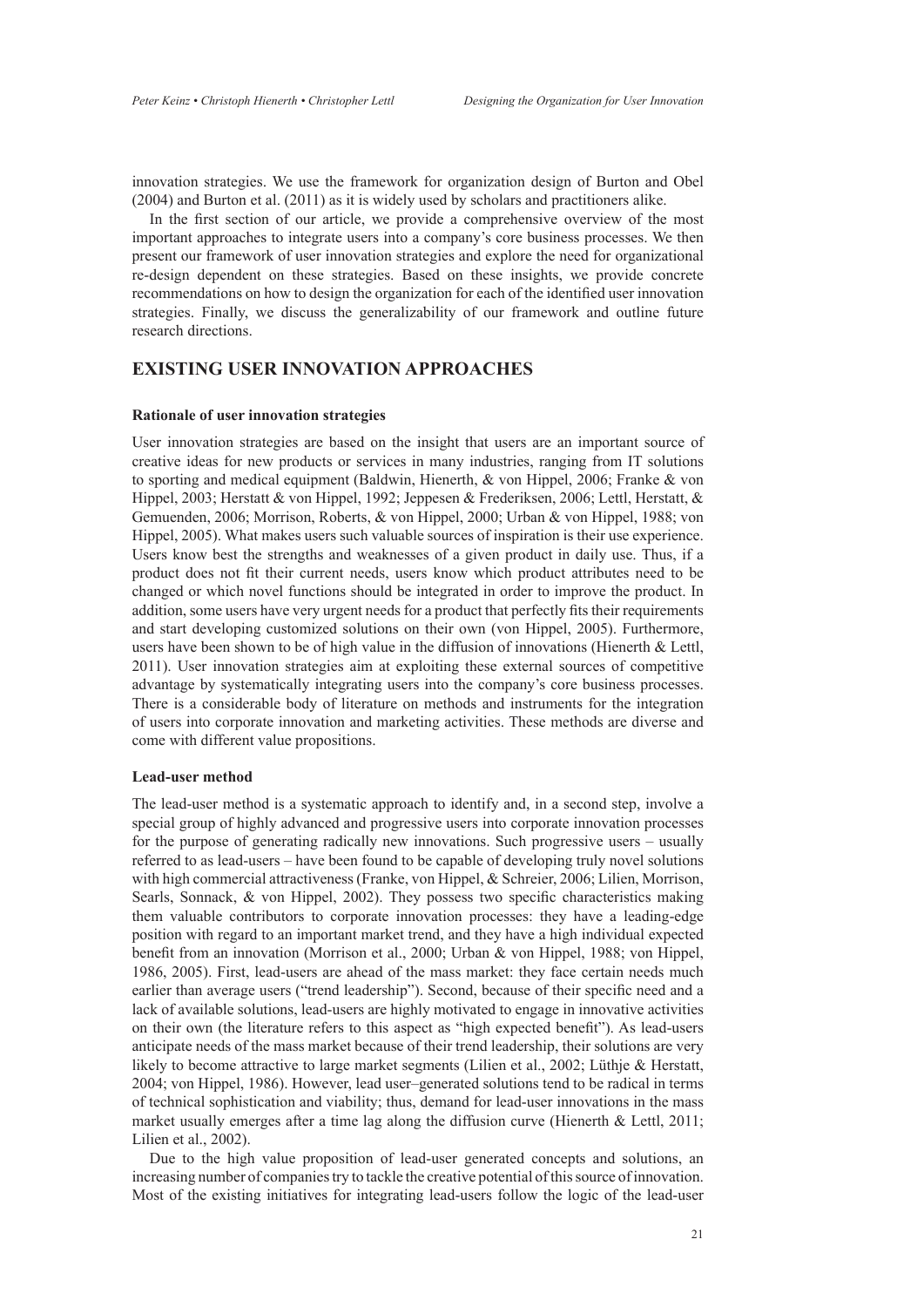method as described by von Hippel (1986) and are designed as projects with limited time frame and scope. In a first step, the company defines a search field – a certain market calling for an innovative new product or a specific technological problem that is to be solved. In the next step, the field is searched for the most important trends (yet unsatisfied user needs), and consequently for lead-users that are ahead of those trends. Ultimately, the identified leadusers are invited to participate in a workshop together with a cross-functional project team consisting of employees of the company. The goal of these workshops is to generate a small number of concrete and radical new product concepts (Herstatt & von Hippel, 1992; Lüthje & Herstatt, 2004; von Hippel, 1986).

### **Crowdsourcing and user communities**

Crowdsourcing denotes a user innovation approach that is very different from the leaduser method. Instead of looking for a very specific group of highly innovative users who generate radical innovations, crowdsourcing – also referred to as "broadcast search" (Jeppesen & Lakhani, 2010) or "innovation tournaments" (Terwiesch & Xu, 2008) – focuses on outsourcing innovation-related tasks such as idea generation for new-product design to the broad crowd of external users. The basic premise of crowdsourcing is that large groups of external problem solvers with heterogeneous backgrounds, skills, and abilities are more likely to provide a wide range of adequate solutions to innovation-related problems than the internal R&D department (Terwiesch & Xu, 2008). Often, crowdsourcing initiatives take the form of a competition. The focal producer firm invites external individuals to participate and to compete for prizes sponsored by the company.

A special form of crowdsourcing is the collaboration of focal producer firms with so-called user communities. User communities are informal, self-organized (online) networks of users that exchange information and knowledge as well as innovative ideas and artifacts related to a topic or field of common interest (e.g., the product of the focal producer firm) (Franke  $\&$ Shah, 2003; Harhoff, Henkel, & von Hippel, 2003; von Hippel, 2007). Instead of competing, users organized within a user community frequently interact and collaborate around a product of shared interest. In contrast to hierarchies or other forms of networks, exchange processes between members in user communities are not based on formal contracts but on "relational contracts" in the sense of trust, shared norms and values, and general reciprocity (Murray & O'Mahony, 2007). Support to individual user innovators from their peer community has been shown to be an important success factor (Baldwin et al., 2006; Franke & von Hippel, 2003; Hienerth & Lettl, 2011; Jeppesen & Frederiksen, 2006) as it allows for cumulative innovation, that is, building on the solutions of others (Brown & Duguid, 1991; Murray & O'Mahony, 2007; von Hippel, 2007). Furthermore, user communities provide a setting for the identification of attractive ideas and for the effective identification of flaws. As Raymond (1999) puts it in his well-known quote, "Given enough eyeballs, all bugs are shallow." In addition, user communities provide support to the innovative activities not only in the ideation phase but also in later stages of the innovation process. Prior research has also revealed that user communities help in the diffusion of an innovation and are vibrant arenas for new-firm creation by user innovators themselves, making them valuable from a marketing perspective (Baldwin et al., 2006; Franke & Shah, 2003; Shah & Tripsas, 2007).

### **Toolkits and mass customization**

Toolkits for user innovation and design are user-friendly and integrated sets of product-design, prototyping, and design-testing tools intended for use by end-users (von Hippel, 2005; von Hippel & Katz, 2002). The underlying idea of the toolkit approach is to shift innovationrelated product-design tasks from the focal producer firm to the users by equipping them with online tools and enabling them to customize a product to their individual needs and preferences completely on their own (Thomke & von Hippel, 2002; von Hippel, 2005; von Hippel & Katz, 2002). The toolkit provides a selection of different characteristics for each product dimension (e.g., blue, red, or green). Users can then choose the preferred characteristic for each product dimension and thus configure their own products. The toolkit approach was first applied in the semiconductor industry (Thomke  $&$  von Hippel, 2002) and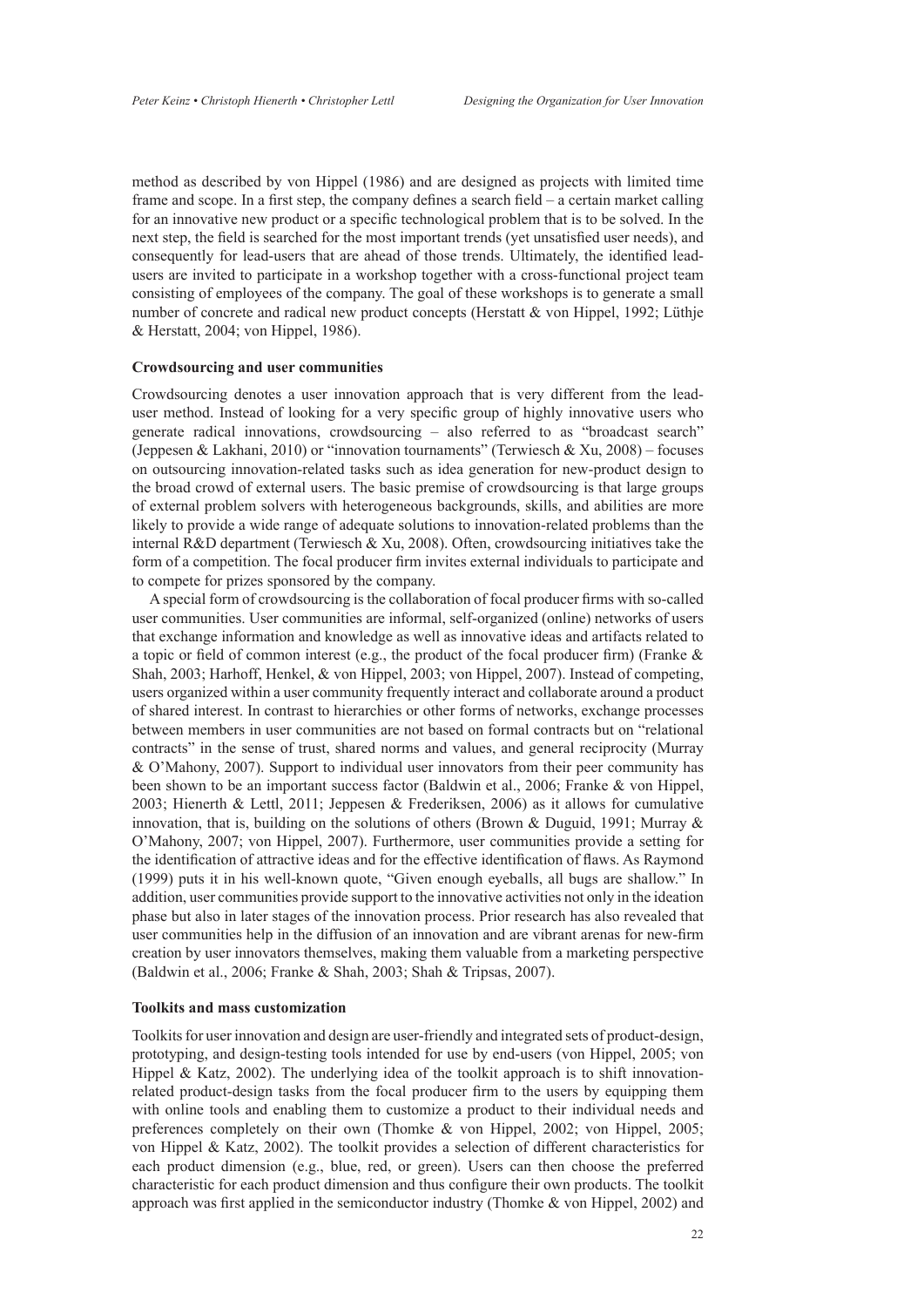the computer games industry (Jeppesen & Molin, 2003; Prügl & Schreier, 2006). Today, it is used in many different fields, including toys, foods, and financial services because of its high value proposition. For example, research has shown that the users' willingness to pay increases substantially if they are allowed to design their own solutions and/or products (Franke, Keinz, & Steger, 2009; Franke & Piller, 2004). Second, toolkits for user innovation and design can be used as valid marketing tools: Observing the interaction of users with the toolkit and tracking those design specifications chosen most often gives hints on how to design standard products for the vast majority of customers not using the toolkit (Franke & Piller, 2004). In contrast to the lead-user method or collaboration with user communities in the course of crowdsourcing activities, the toolkit approach – as implemented by most manufacturers employing this method – aims at mass customization and does not focus on the generation of radical new solutions.

# **Need for Organizational (Re-)Design when Employing User Innovation Strategies**

### **A typology of user innovation strategies**

In the previous section, we presented the most important user innovation methods. Obviously, these methods differ greatly from each other with respect to their value proposition as well as their sustainability and the number of external individuals and groups integrated into the company's business processes. For example, the lead-user method is often organized as a project of limited time with only a few external contributors. Such initiatives are independent of the company's organizational routines and standard core business processes. In contrast, toolkits for user innovation and design are intended to involve a large number of people in corporate innovation processes. They are usually implemented for an indefinite period of time since their construction is a costly and timely task and regarded as an investment. Thus, companies providing such online design platforms for customized products often decide to set up a mass customization strategy.

These various differences between the user innovation methods affect the need for organizational re-design in companies employing these approaches. For the lead-user method, the need for organizational re-design will be comparatively low and for the most part limited to the human components of our organizational (re-)design framework (including work processes, people, coordination and control, and incentive mechanisms). In the case of crowdsourcing and toolkits/mass customization, it will be significantly greater and also include the structural dimensions of organizational design (goals, strategy, and structure). Figure 1 illustrates these considerations.



Harvesting: Innovation competitions Cooperation: Repetitive/regular involvement of lead users *Ecosystem*

**Fig. 1.** Types of user innovation approaches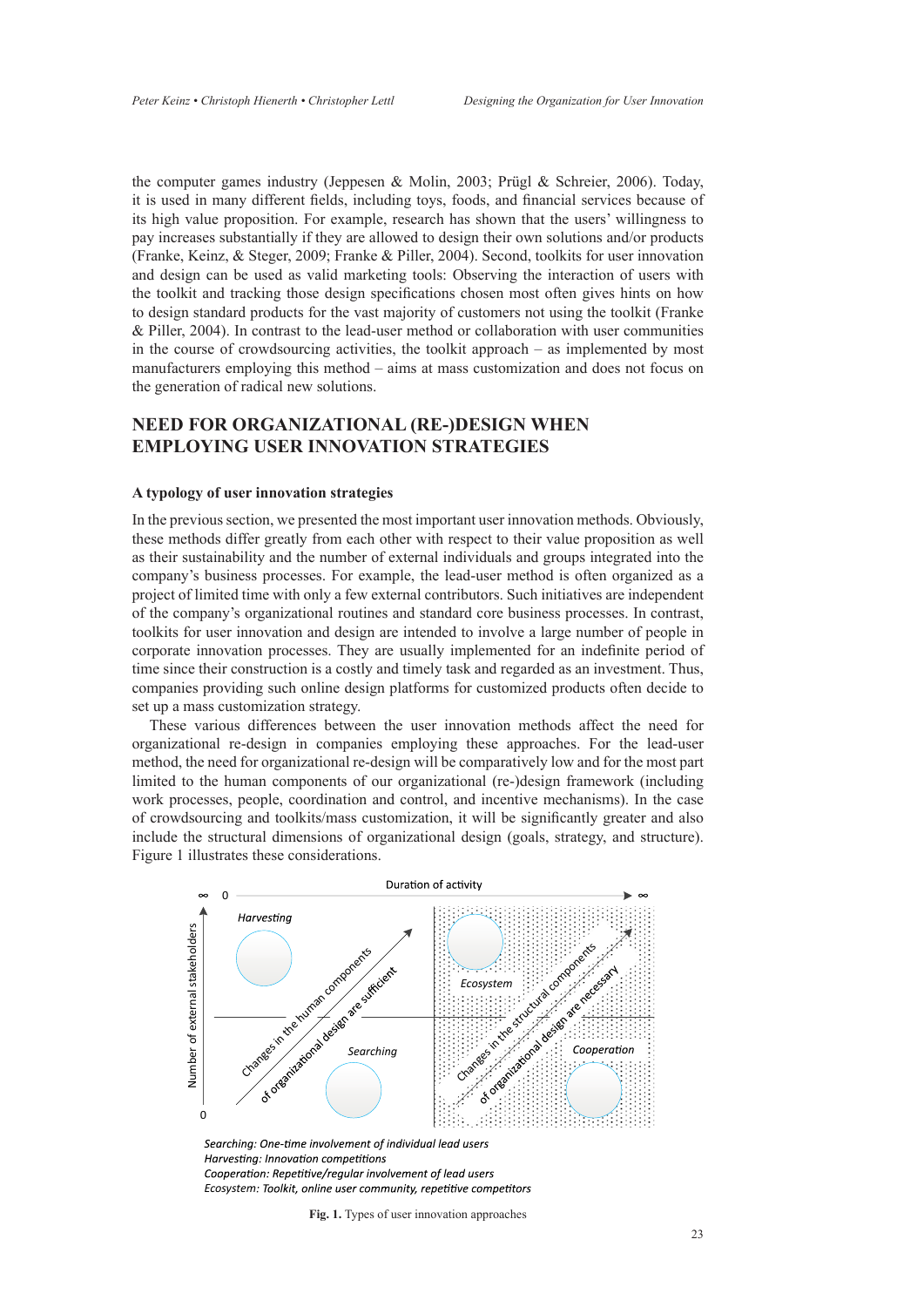### **Searching strategy**

Companies in the lower left corner apply what we call "searching" user innovation strategies. These strategies build on user innovation initiatives that are of limited duration and involve only a small number of external individuals. The typical user innovation methods applied in such a setting are collaboration with elite circles (Pisano & Verganti, 2008) and the leaduser method. The challenges of the lead-user method with regard to organizational design are manifold but limited to the human components of our multi-contingency information processing view of organizational design: First, the company has to find employees (from different functional areas within the company) who are willing to participate in a project with unknown external individuals and an unpredictable output in addition to their dayto-day tasks. These internal project team members need to be open to inputs of external users that sometimes might be perceived as lacking an expert status. If the company-internal project members do not believe in the value of lead-user projects and fail to act as internal ambassadors of this initiative, lead-users' concepts are very likely to suffer from a lack of acceptance within the focal producer firm and can become victim of the "not-invented-here" syndrome. Thus, the "people" component of our organizational design framework plays a major role for companies employing the lead-user method.

Another aspect regarding the human component deals with the recruiting of the lead-users. The lead-users themselves are the most crucial success factor in lead-user projects. If the company fails to identify real lead-users (trend leaders with the ability and willingness to contribute to corporate innovation processes) or invites the "wrong" individuals, the whole project may be compromised. Thus, the company has to implement a new type of business process, the systematic search for lead-users such as by means of pyramiding or broadcast search (von Hippel, Franke, & Prügl, 2009). If identified, lead-users have to be willing to participate in the project. Usually, lead-users do not claim any monetary rewards for their contribution from the outset. Because they have an urgent need themselves for an innovative solution, they are willing to collaborate with the focal producer firm and freely reveal their needs-based knowledge (von Hippel, 2007; von Hippel & von Krogh, 2006). However, if the cooperation continues after the actual lead-user workshop (e.g., when certain lead-users are invited to participate in the development of a prototype), monetary incentives as well as IP rights become an issue. In this case, the company has to think about control and incentive systems as well. However, isolated lead-user projects and other short-term user innovation initiatives involving only a small number of external individuals (e.g., elite circles) do not affect the company's goals, strategies, and structures.

### **Harvesting strategy**

The same is true of companies pursuing activities that can be referred to as "harvesting" user innovation strategies. Companies following a harvesting strategy also only occasionally engage in user innovation activities; they can be differentiated from companies following searching strategies by the number of external users involved in corporate innovation processes. Usually, harvesting strategies take the form of crowdsourcing activities with a limited time scope (e.g., innovation contests), to which a large number of people are invited. The higher number of external contributors in innovation contests (as compared to isolated lead-user projects) increases complexity of the user innovation initiative and calls for a more comprehensive organizational re-design. However, as in the case of searching strategies, the most important challenges in preparing the organization for harvesting user innovation strategies primarily address the human components of organizational design. For example, conducting an innovation contest might bear the risk of loss of control of the producer firm with respect to the new product development. When inviting a large number of unknown people to contribute ideas and concepts, it is difficult to align the creative activities of the crowd with the focal producer firm's strategy (Hienerth et al., 2011). A good example was the innovation contest sponsored by Pril (a brand of the Henkel Group) in which the company offered an award for a new bottle design for dish liquid. Participants submitted thousands of designs, among them a high proportion of designs that were perceived as being inappropriate by Pril because of a misfit with the corporate strategy and values. Pril refused to award those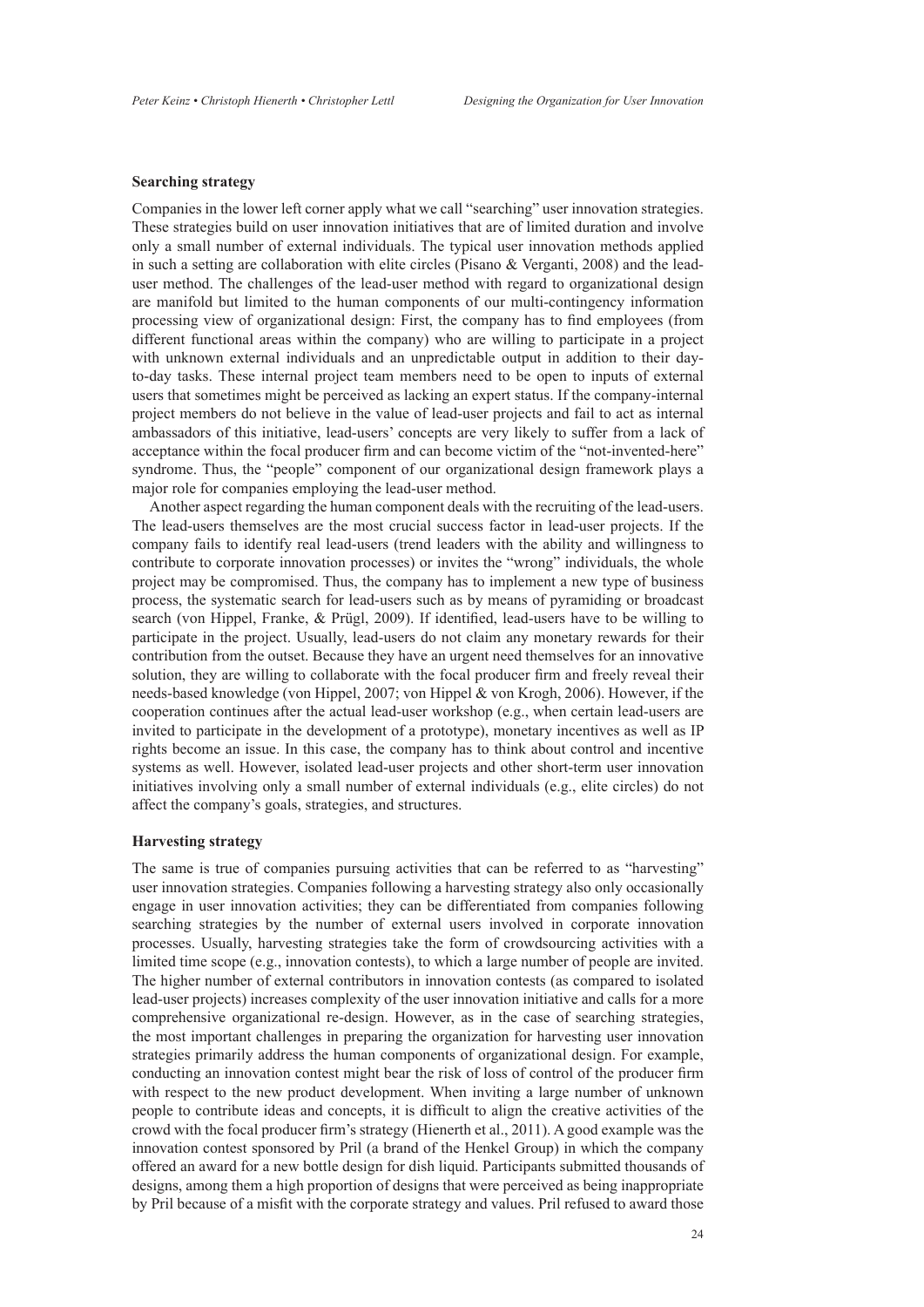designs, although the customers had rated them very high. As a result, Pril ran into a PR disaster and was accused of ignoring their customers' wishes (Breithut, 2011).

A final issue is that users might perceive a company's crowdsourcing activities as "unfair" exploitation of their work force. Thus, organizational design activities also have to comprise the set-up of the crowdsourcing initiative. The focal producer firm has to develop routines and processes with regard to dealing with IP rights issues, and develop incentive systems based on monetary and non-monetary rewards (like gains in reputation of the contributors) if the company actually builds on user-generated content (Franke, Klausberger, & Keinz, 2012b). On the other hand, employees (especially members of the R&D and the marketing departments) of the focal producer firm might perceive the outsourcing of ideation processes as a threat to their competences and responsibilities. Organizational design has to address this aspect in order to foster the acceptance of the content and ideas generated and prevent the crowdsourcing initiative from becoming a cosmetic marketing event.

The proportion of companies pursuing searching and harvesting user innovation strategies is rather high in practice. Research shows that many companies engage in lead-user projects or crowdsourcing activities only on the occasion of a special problem which could not be solved internally (Jeppesen & Lakhani, 2010; Lilien et al., 2002). In such cases, the company does not intend to employ the user innovation approach on a continuous basis. Due to the shortterm perspective and the project character of the initiative, the company's goals, strategies, and organizational structures do not need to be adapted. However, as soon as the integration of users becomes an ongoing and more systematic business activity within the company, structural components of our organizational design framework become more important. Companies following "cooperation" and "ecosystem" user innovation strategies have chosen to employ user innovation methods and instruments with a long-term perspective.

### **Cooperation strategy**

This strategy builds on a relatively low number of external contributors (e.g., in the course of lead-user projects) on a continuous basis. Companies employing cooperation strategies face the same challenges for organizational re-designs as those following searching strategies. In addition, the decision to integrate lead-users on a continuous basis is often accompanied by a shift in the global corporate strategy towards innovation leadership within the respective industry. The company has to be open to and prepared for the development and marketing of truly novel and disruptive solutions with a high commercial potential but also a limited technological feasibility (Lilien et al., 2002; Lüthje & Herstatt, 2004). Furthermore, the company's organizational structure has to adapt to the new business processes (as described in the section on the lead-user method) associated with conducting lead-user projects.

### **Ecosystem strategy**

This strategy focuses on the collaboration with a large number of company-external individuals (e.g., by employing toolkits for user innovation and design or collaborating with user communities). The ecosystem user innovation strategies (in the upper right corner of Figure 1) usually cause the highest need for a fundamental organizational re-design, as user innovation methods typically used in such settings (e.g., toolkits for user innovation and design or the long-term collaboration with user communities) almost inevitably tackle the organization's structural dimensions. As indicated earlier, providing a toolkit for user innovation and design, for example, almost always goes along with the implementation of a mass customization strategy on the corporate level. But offering customized products instead of or in addition to standard products means to target new customer segments, as the value proposition to the customer changes (Pine, Bart, & Boynton, 1993). Mass customization strategies also affect the organizational structure and the core business processes. For example, the production system, as well as the distribution system, has to be re-organized in order to deal with "markets of one" (Bardakci & Whitelock, 2003). If companies fail to adapt structurally to this new strategy, they are likely to run into trouble, as the cases of some industry leaders – including Toyota, Levi Strauss, Dow Jones, Mattel, and Motorola – that have tried to employ mass customization strategies have shown (Franke & Piller, 2004; Pine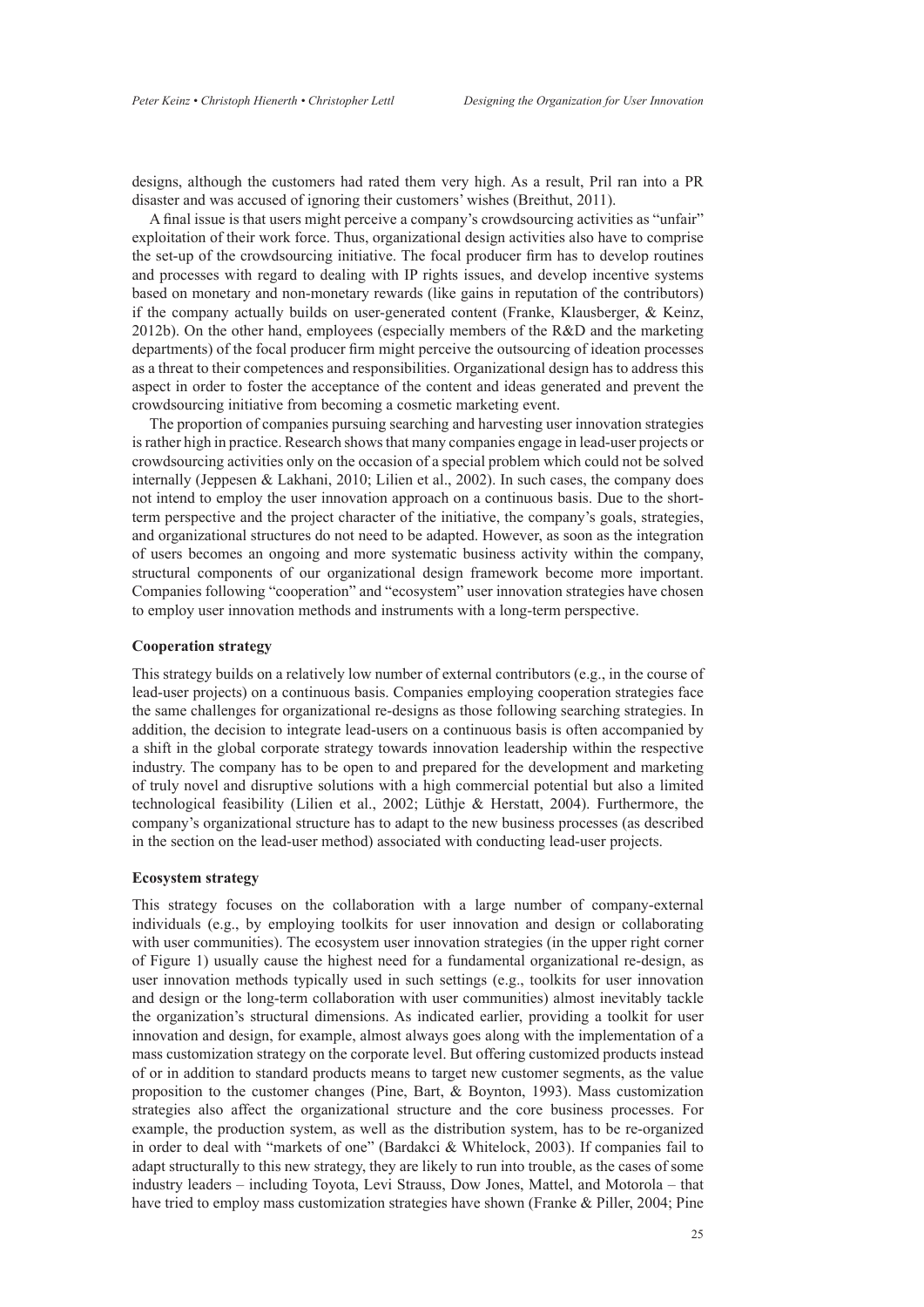et al., 1993). Thus, companies have to reorganize themselves with respect to strategy and structure. The same is true for companies constantly cooperating with user communities. The scope of their organizational activities increases as they have to manage external, informally organized social entities. On the other hand, the responsibilities as well as the scope of the activities of the R&D and the marketing departments within the company might change. These changes need to be considered in the organizational structure of the focal producer firms.

Table 1 provides an overview of the challenges of different user innovation strategies with regard to organizational re-design. In the next section, we will build upon these insights and develop generic design principles that help the company to internally prepare for user innovation.

| <b>User innovation</b><br>strategy | <b>Typical</b><br>methods                                                                       | <b>Challenges for organizational design</b>                                                                                                                                                 | <b>Component addressed</b>                                                       |
|------------------------------------|-------------------------------------------------------------------------------------------------|---------------------------------------------------------------------------------------------------------------------------------------------------------------------------------------------|----------------------------------------------------------------------------------|
| Searching                          | • Lead-user<br>method                                                                           | • Unwillingness of employees to participate<br>in lead-user projects due to additional work<br>and "not-invented-here" syndrome                                                             | • People<br>• Incentive systems                                                  |
|                                    |                                                                                                 | • Need for new processes (e.g., the search<br>for lead-users and the evaluation of their<br>lead-user status)                                                                               | • Work processes                                                                 |
|                                    |                                                                                                 | • Development of cooperation templates (if<br>lead-users are asked to help in the further<br>development of their ideas) including<br>incentive systems and an IP strategy                  | • Work processes<br>• Incentive and control/<br>coordination systems             |
| <b>Harvesting</b>                  | • Innovation<br>contests                                                                        | • Alignment of innovative activities by<br>internals with corporate strategy                                                                                                                | • Incentive and control/<br>coordination systems                                 |
|                                    |                                                                                                 | • Avoiding the perception of being "unfair"<br>or exploiting external problem solvers (e.g.,<br>distributive and procedural fairness)                                                       | • People<br>• Work Processes                                                     |
|                                    |                                                                                                 | • Outsourcing of ideation might be perceived<br>as a threat by members of R&D and<br>marketing department                                                                                   | • People                                                                         |
| Cooperation                        | • Lead-user<br>method<br>• Expert circles<br>(repeatedly<br>conducted)                          | • Capability building on the individual level<br>• Need for learning processes from prior lead<br>user projects<br>• Development of cooperation templates and<br>a learning base            | • People<br>• Work processes<br>• Incentive and control/<br>coordination systems |
|                                    |                                                                                                 | • Global corporate strategy needs to change<br>toward innovation leadership                                                                                                                 | $\bullet$ Goals<br>• Strategy                                                    |
|                                    |                                                                                                 | • New responsibilities for establishing long-<br>term relationships with lead-users                                                                                                         | • Structure<br>• Work processes                                                  |
| Ecosystem                          | • Toolkits<br>for user<br>innovation<br>and design<br>• Co-creation<br>with user<br>communities | • Lack of capability to understand complex<br>ecosystems<br>• Recognizing and designing the interfaces<br>• Aligned incentives/coordination systems<br>among R&D, production, and marketing | • People<br>• Work processes<br>• Incentive and control/<br>coordination systems |
|                                    |                                                                                                 | • Global corporate strategy needs to<br>change because of new value proposition<br>to customers (e.g., toward innovation<br>leadership, mass customization, etc.)                           | $\bullet$ Goals<br>• Strategy                                                    |
|                                    |                                                                                                 | • Re-organization of manufacturing and<br>distribution system associated with a re-<br>design of the organizational structure                                                               | • Work processes<br>• Structure                                                  |
|                                    |                                                                                                 | • New responsibilities for managing the user<br>community                                                                                                                                   | • Structure<br>• Work processes                                                  |

**Table 1.** Design challenges of the different user innovation strategies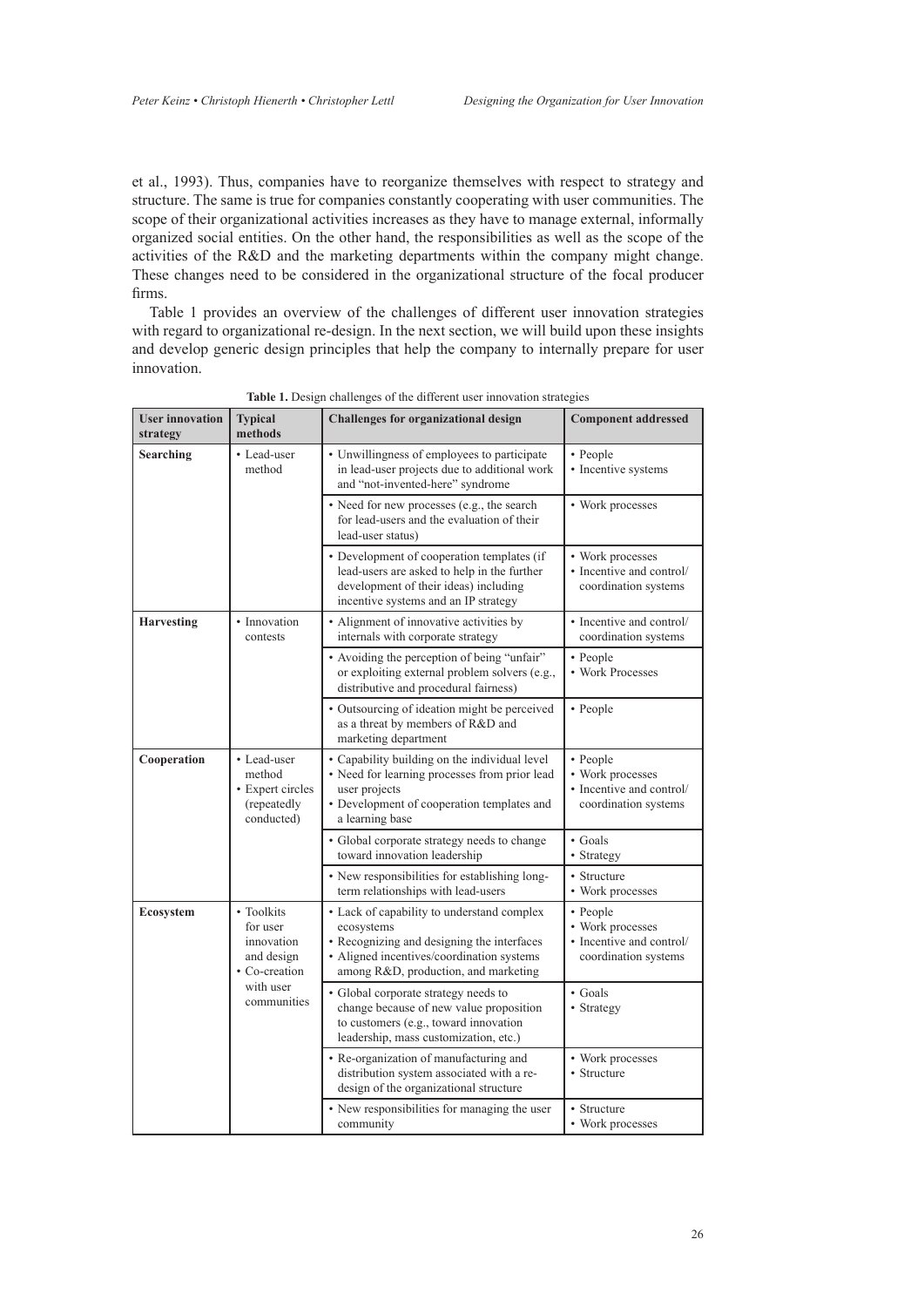# **Design Principles for Companies Employing User Innovation Strategies**

Based on the challenges of user innovation strategies for organizational design discussed in the previous section, we present design principles that help the firm to prepare for user innovation.

### **Design principles for searching strategies**

As described earlier, user innovation strategies of short duration and the involvement of a low number of external individuals do not call for fundamental changes within the organization. However, to prevent lead-user projects from failure, the following design principles should be applied.

*1. Convince employees by demonstrating the potential of user-generated content and by creating appropriate incentive systems.*

One of the biggest obstacles against lead-user projects or other initiatives of integrating external individuals lacking an "expert" status into corporate innovation processes is the reluctance of employees to engage in such endeavors (see Table 1). Psychological barriers like the "not-invented-here" syndrome as well as the fear of having to fulfill new tasks in addition to the daily work cannot be overcome by command from the top management. Instead, producer firms need to convince the middle management (e.g., the head of the R&D department or the division managers) of the high creative potential and solution-related know-how lying outside the company. Research has shown that the middle management plays an important role in establishing innovative processes as people on this management level often play the role of innovation champions (Hauschildt & Schewe, 2000; Witte, 1977), making them capable of asserting user innovation initiatives. A good means of convincing the middle management of the integration of external individuals into the innovation activities is to collect evidence of the high quality of external inputs. Companies like Coloplast or Lego have confessed to open innovation strategies only after the management had been presented with concepts (including detailed and highly sophisticated construction plans of usergenerated innovations) that were freely circulating in user communities without the company even knowing about them (Hienerth et al., 2011). Another important aspect is to establish incentive systems that reward truly novel ideas and concepts. As has been shown, lead-user generated innovations on average are radical innovations developed in-house (Lilien et al., 2002). Last, devoting a certain percentage of the employees' regular working time to the lead-user project might motivate them to engage in such projects and underline the strategic importance attributed to such initiatives. Industry leaders such as Google, 3M, and IBM have allow their employees to work part-time on creative activities and have perceived such activities to be successful (Vise & Malseed, 2005).

*2. Development of competencies with regard to identifying lead-users and moderating lead-user workshops.*

Conducting an R&D project together with external individuals is associated with tasks novel to the organization. Lead-users that are capable of contributing solutions to a specific internal problem have to be identified and, when found, put into a specific workshop setting in which they jointly develop solutions together with company representatives. Both activities, searching for lead-users (usually based on social search methods like pyramiding and/or broadcasting, see von Hippel et al. (2009)) as well as organizing and moderating the lead-user workshop (Hienerth, Poetz, & von Hippel, 2007) are challenging tasks that are quite different from those within traditional innovation projects and call for experienced facilitators. Thus, it is important to acquire these new competencies, either by building them internally or by hiring external project managers possessing specific experience with such projects.

*3. Development of cooperation incentives.*

As explained earlier, users innovate for the purpose of satisfying their own, very specific and urgent needs. As they usually do not start their innovative activities with the intention to commercialize their solutions and concepts, they freely reveal their ideas (von Hippel, 1986, 2005; von Hippel & von Krogh, 2006). If invited to a company's lead-user workshop, the interest in the topic, the prospect of meeting and exchanging with other people with similar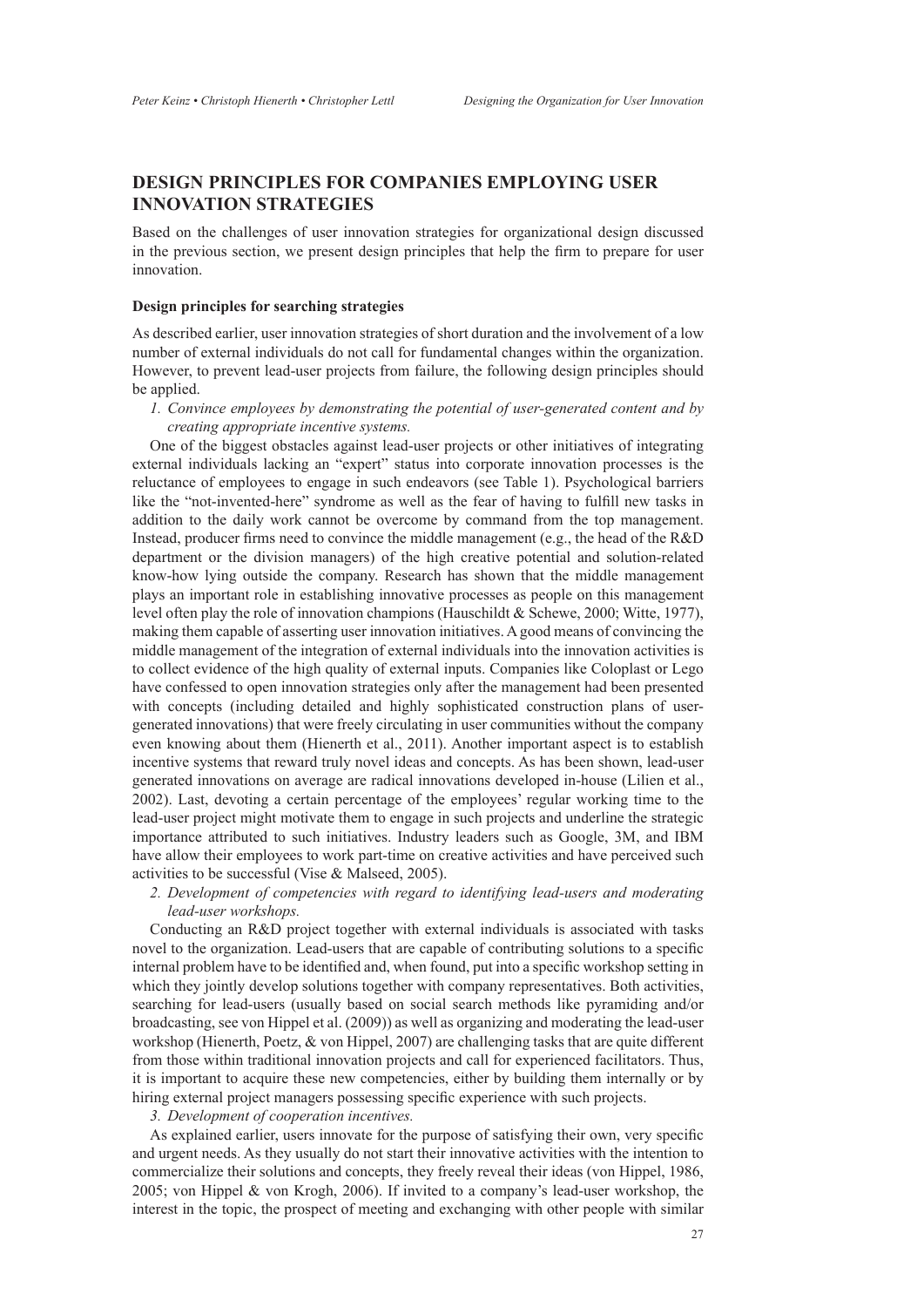interests, the enjoyment of jointly developing ideas that could be useful for themselves, or just the honor of being regarded as an "expert" by the company motivates lead-users to participate in such projects without any monetary compensation. However, as soon as the company takes up a lead-user generated idea and decides to prolong cooperation after the lead-user workshop (e.g., for the purpose of getting support in the development of a prototype), it has to think about incentives for the lead-user to enter such a collaboration. Because of their intrinsic motivation, lead-users are very often not satisfied with traditional consulting contracts including fixed daily consultancy fees. In addition to such contracts, lead-users very often claim the right to use and commercialize the invention on their own if the company – for whatever reason – fails to market it. Furthermore, the reputational gain by being named as the original inventor in the case of successful commercialization also plays an important role for lead-users. Interestingly, the incentives for lead-users to collaborate with a focal producer firm are quite similar to those of contributors to open-source projects (von Hippel & von Krogh, 2006).

### **Design principles for harvesting strategies**

Involving a large number of external individuals into corporate innovation processes, even if the project runs only a short period of time, as in the case of innovation contests, comes with a broad range of problems (see Table 1). The following design principles help to overcome these obstacles.

*1. Clear descriptions of the problem and solution parameters as well as implementation of incentive and control systems.*

Innovation contests are open calls (hosted by a company) to an unknown group of potential problem solvers to work on a specific problem and to submit adequate solutions. The company then chooses the best solution for the purpose of commercializing it and awards the submitter of the winning solution a prize. In contrast to employees, participants in crowdsourcing activities do not know the company's strategy and innovate independently without any guidance from the company. Thus, as the Pril example above illustrated, user-generated solutions might be inadequate from a corporate perspective. To reduce the proportion of unfeasible solutions, the company needs to align the users' problem-solving activities with the goals of the innovation contest. The most obvious way to do so is to provide potential contributors with detailed information on what an adequate solution makes. The requirements communicated to the users must be those dimensions applied when it comes to selecting the winner. As Jeppesen and Lakhani (2010) point out, choosing a harvesting strategy means that the company withdraws from the "driver's seat" of problem solving. Rather, the company has to develop competencies in the right way of formulating and broadcasting the challenge.

Besides incentive systems, control systems also play an important role in aligning the participants' innovative activities with the corporate strategy. For example, in its innovation jams, IBM tries to guide the contributors' activities in predetermined directions by providing them upfront with the jam's goals, rules, and materials to familiarize them with current solutions (including descriptions of their problems) as well as emerging technologies that could be of interest in solving the problem (Hienerth et al., 2011). A clear problem description has been shown to have another important advantage: The better the problem is described (on an abstract level), the more heterogeneous the crowd participating in problem-solving activities will be, which is an important success factor in innovation contests as it affects the quality of ideas submitted (Jeppesen  $&$  Lakhani, 2010). Another way of limiting the solution space is to provide participants with a toolkit that only allows for solutions in a predetermined design space. In addition to a better alignment of generated solutions with the company's requirements, the toolkit also acts as a problem-solving "assistant," enabling novice problem solvers to participate in innovation contests (Franke, Keinz, & Schreier, 2008).

*2. Consideration of users' fairness perceptions in the design of innovation contests.*

The design of the innovation contest heavily affects the number of participants, which in turn is positively correlated with the quantity and quality of the solutions submitted. To attract as many participants as possible, companies usually offer monetary prizes for the best solutions. These prizes must be valuable enough that they are likely to compensate the average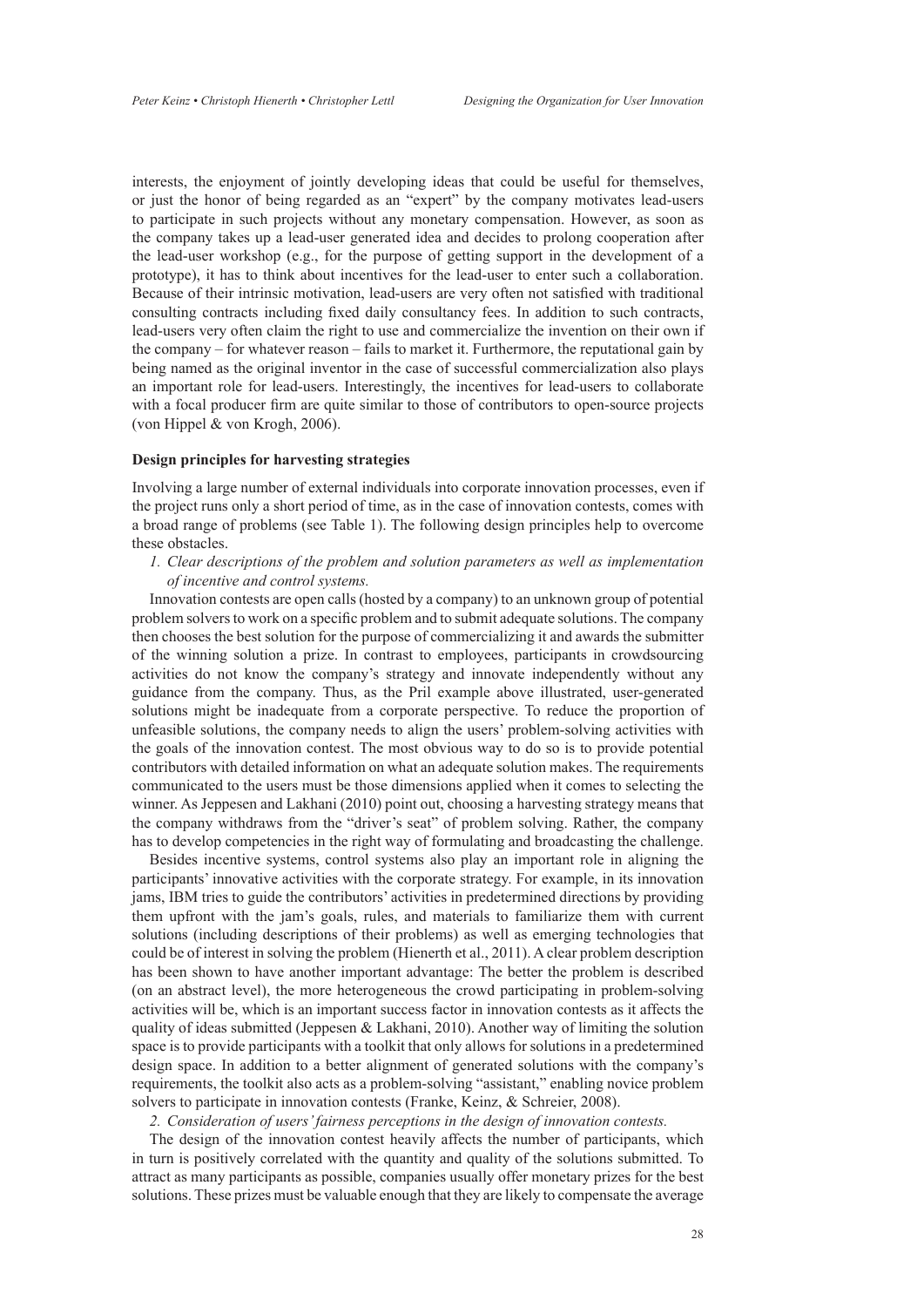participant for the effort put into the generation of a solution. For example, in the case of Threadless, a U.S.-based producer of T-shirts designed by users via innovation contests, the originator of the winning design received a prize of up to USD 2,500. The fairness rationale is based on social exchange theory which says that users participate in innovation contests if they expect to derive greater benefits than costs (Blau, 1964). Although self-interest plays an important role for users participating in innovation contests, it is not enough to compensate them for their effort. Research shows that users – beyond self-interest – evaluate whether the crowdsourcing activity is a "fair deal" with regard to the distribution of benefits arising from the innovation contest as well as the organization of the crucial processes (Franke et al., 2012b). For example, the submitter of a T-shirt design is likely to perceive a prize of USD 2,500 as unfair (even if the generation of the design took only one hour), if the submitter learns that the company makes a few hundred thousand dollars by selling T-shirts with that design (Franke et al., 2012b). Thus, for example, a certain share of the sales (even if it is rather low) is perceived as being more fair than a fixed compensation (Füller, Jawecki, & Mühlbacher, 2007). Furthermore, non-monetary benefits (as a gain of reputation) by naming the user as the originator on the product or the company website increases fairness perceptions of users (Füller, Faullant, & Matzler, 2010; Jeppesen & Frederiksen, 2006). In addition, the company should take care for procedural fairness which also affects the willingness of users to participate in innovation contests. Many participants wish to take part in the process of evaluating the designs and choosing the winners. Companies should think of integrating user ratings into their decision-making processes (Franke et al., 2012b).

*3. Involvement of the focal producer firm's middle management and employees by the implementation of appropriate incentive systems.*

As in the case of lead-user projects, the outsourcing of innovation-related tasks always rouses the fear of losing competencies and responsibilities among employees. In order to ensure the employees' and the middle management's interest in the innovation contests and to avoid a "not-invented-here" attitude toward the externally generated solutions, the company should employ incentive systems depending on the outcome of the crowdsourcing activity. Again, the novelty of new product ideas might be an adequate measure as well as time-to-market of innovations, as crowdsourcing activities have been shown to propel the processes of developing marketable products. Procter  $\&$  Gamble has employed such an incentive system successfully (Huston & Sakkab, 2006).

## **Design principles for cooperation strategies**

Cooperation strategies call for organizational design activities similar to those of searching strategies. Because of the sustainability of cooperation strategies, some additional challenges regarding the structural components need to be resolved.

*1. Adaptation of the corporate strategy to deal with radical/disruptive innovation.*

Continuously integrating external lead-users into the new product development process will increase the proportion of radical and disruptive innovations that promise a high market potential but low technological feasibility (Lilien et al., 2002; Lüthje & Herstatt, 2004). Such radical innovations might also affect the business model of the producer as they change the way a customer need is satisfied (Hienerth et al., 2011; Lettl, Hienerth, & Keinz, 2012) and open up new markets and applications. However, many well-established companies are reluctant to change their existing business models or enter completely new and unknown markets. In order to overcome organizational inertia, the top management has to anchor innovation leadership in the corporate strategy. Good examples for such efforts are Lego and IBM. A few years ago Lego realized that some lead-users were inventing on standard Lego bricks in order to make them usable in their daily professional lives. For example, some architects invented Lego brick kits specifically designed for architectural models of complex buildings. Also, psychological therapists used new, self-designed Lego toys for visualizing family constellations. Lego soon realized the commercial potential of specific product lines for professionals. However, lacking the specific knowledge (e.g., architecture, psychological therapy) to enter these industries, Lego launched a user entrepreneurship program. As a part of its corporate strategy, Lego allows selected users to become entrepreneurs themselves and sell their self-generated products under the Lego brand, supporting them with favorable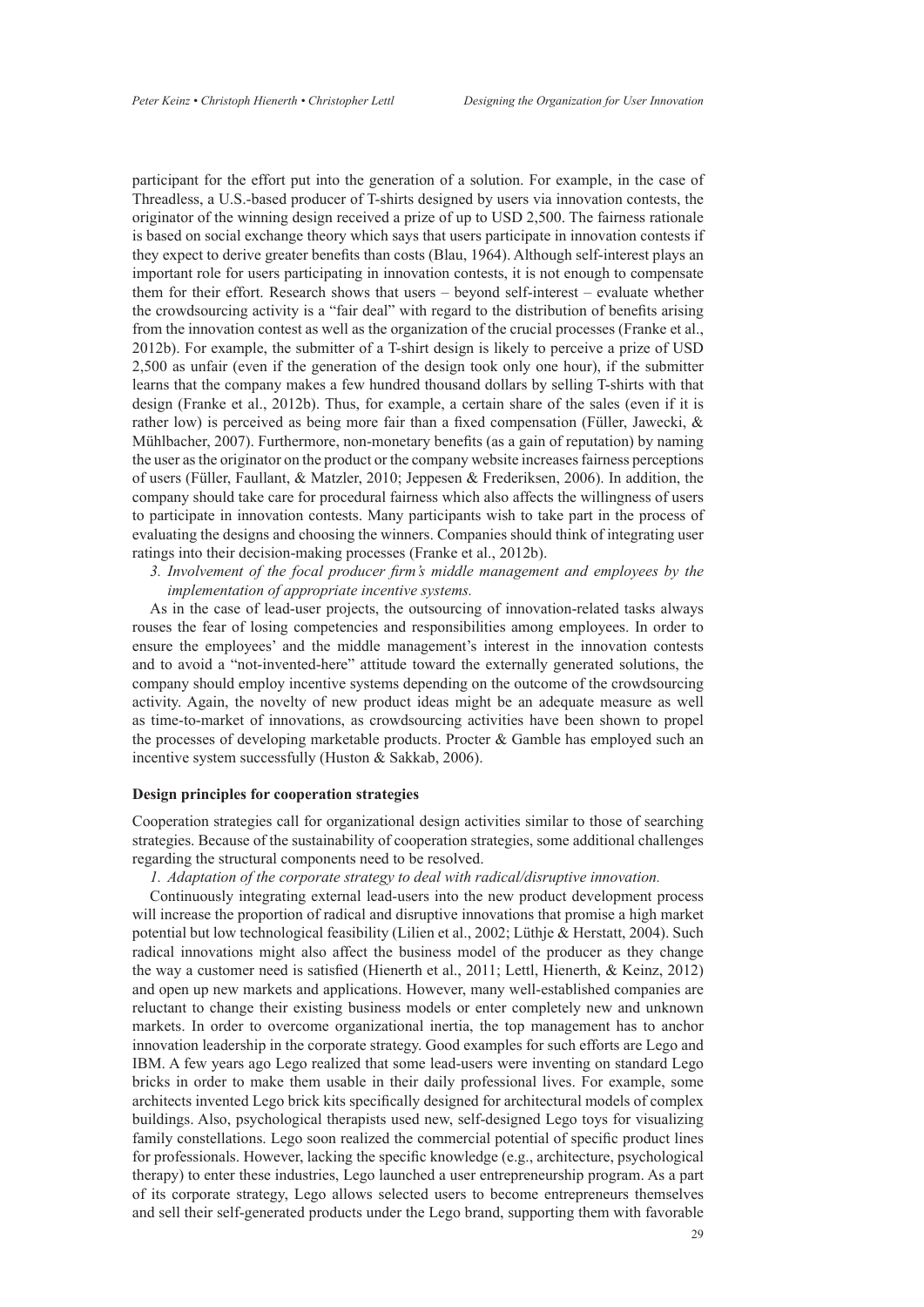purchase prices, advice on legal issues, and co-marketing. In 2008, the company even established an incubator at its Billund, Denmark headquarters. IBM has chosen a similar approach. The innovation jam has become an important business activity and central part of the company's strategy. IBM also devotes generous budgets to the winners of the innovation jams in order to bring their ideas to life (Hienerth et al., 2011).

*2. Appointment of persons responsible for the relationship management with lead-users and external experts.*

Clearly, the lead-users are the most important success factor in lead-user projects. As identifying progressive lead-users is a costly and timely task (von Hippel et al., 2009) and many lead-users ahead of a trend might be valuable in more than just one innovation project, it is advisable to establish sustainable relationships to lead-users. For successfully managing the long-term relations with lead-users, persons officially assigned with this task are needed. Thus, the company should appoint one or more persons in charge of taking care of lead-users. For example, Coloplast and Lego have established new organizational sub-units responsible for managing the relationship with lead-users (Hienerth et al., 2011). These persons are comparable to what the organizational science literature calls "gatekeepers" (Allen, 1967). They are expected to foster the dialogue between internal and external individuals involved in innovation processes (Allen, 1967; Hauschildt & Schewe, 2000). Another important function of these actors is to facilitate project-to-project learning (Koners & Goffin, 2007). If involved in lead-user projects on a continuous basis, gatekeepers accumulate valuable procedural know-how and skills with regard to the search for lead-users and the management of lead-user workshops (see design principles for searching strategies).

### **Design principles for ecosystem strategies**

Ecosystem strategies come with the most fundamental challenges for organizational design. In addition to all the design principles presented previously, the following recommendations are offered.

*1. Design the organization as part of a user innovation ecosystem and adapt the organizational structure.*

Companies constantly integrating a large number of external individuals into their core business processes have to realize themselves as being only a part of a user innovation ecosystem consisting of the corporate partner, user communities, and lead-users. These three types of actors co-exist and are able to jointly contribute to the development of innovations by using synergies emerging from their interplay (Lettl et al., 2012). For example, a company might foster innovative activities within a user community by introducing a toolkit for user innovation and design. Such an online platform can become the nucleus of a vivid user community and trigger the interaction between users (Franke et al., 2008). In turn, members of the user community could help to further develop the toolkit (Hienerth & Lettl, 2011; Prügl & Schreier, 2006). In addition, a vivid user community attracts lead-users as they can get support in terms of feedback and work power from other users, reducing the risk of failing with their innovations (Dahlander & Wallin, 2006; Franke & Shah, 2003). In order to allow for such synergy effects, the company has to fully commit to user innovation as an integral part of its strategy. Furthermore, the company has to structurally adapt to this new strategy. Generally speaking, flat hierarchies allowing the middle management (e.g., product or division managers) to independently collaborate with external problem solvers positively affect the success of user innovation strategies. Consequently, responsibilities as well as required capabilities should also be shifted to the middle management. In the case of Coloplast, a Danish producer of stoma products, the division managers are free to start cooperations with lead-users on their own. They receive special training provided by a person experienced in collaborations with users and are then asked to manage the R&D project on their own.

Besides flat hierarchies, incentive systems applied by the top management have to take into account the nature of user innovation strategies. Especially in the short term, user innovation strategies are characterized by large investments but low monetary return on investment. In order to underline the strategic importance of user innovation initiatives,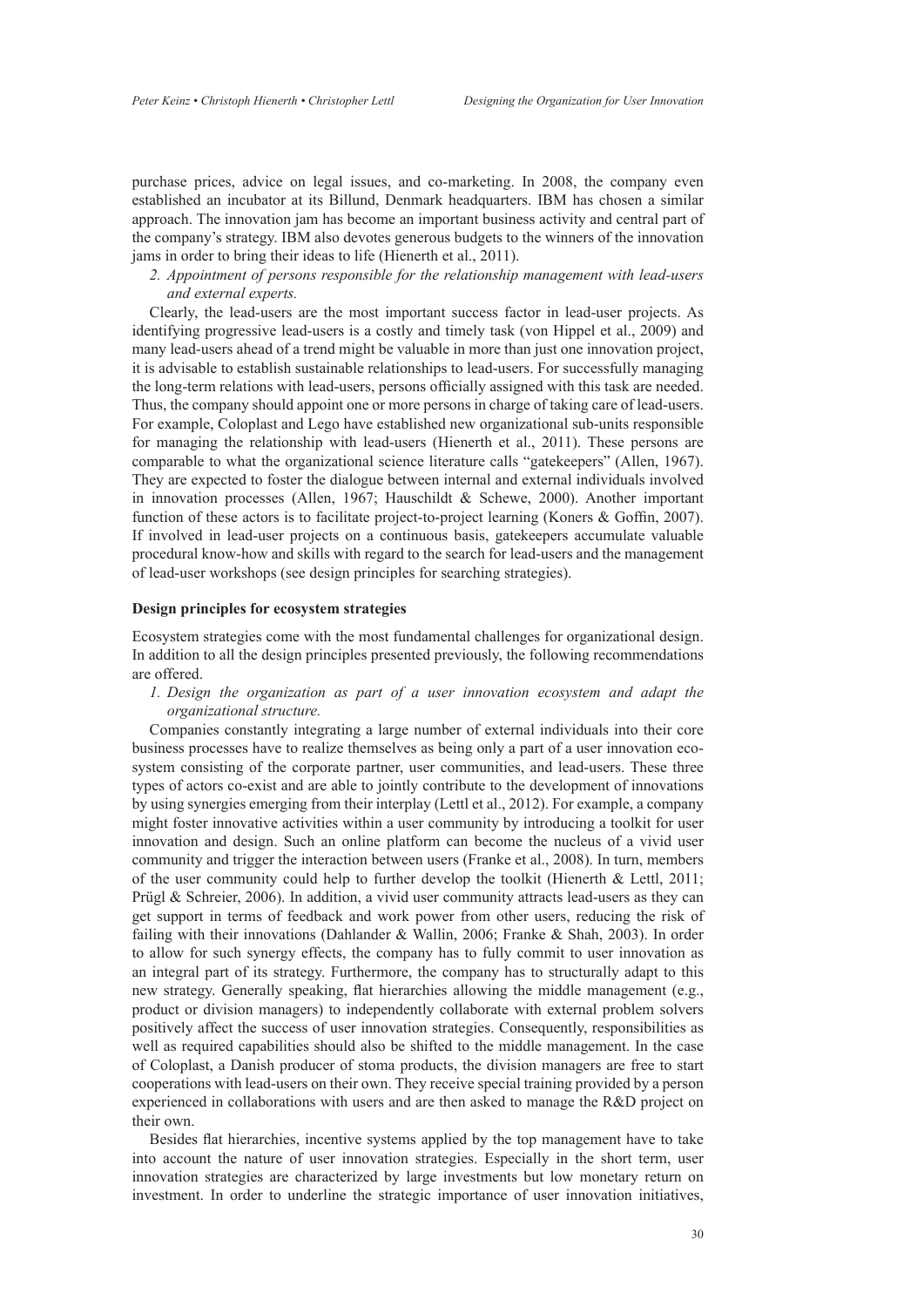companies like Coloplast, Lego, and IBM have opted for some more intermediate and nonmonetary measures (e.g., the number of new patents, "buzz" in their user communities, and positive spillovers into the company's reputation) instead of monetary ROI when evaluating the success of their user innovation efforts (Hienerth et al., 2011).

Last, when pursuing a user innovation strategy, internal processes such as manufacturing and distribution need to be reorganized. Mass customization strategies, for example, call for a modular product architecture.

*2. Appointment of persons responsible for proactively participating in and managing the community.*

As a part of a user innovation ecosystem, the company has to define ways of collaborating with the other parties (lead-users and user communities as such). As users are not contractually related to the organization, they are not dependent on directives. This means that a company cannot "manage" the user community in a traditional sense. In order to align innovative activities in such user communities with the strategy of the corporation, the company needs to build a sustainable relationship with the community in addition to employing incentive and control systems (as described above). There are different ways of doing this. Some companies, like EA, a German producer of PC games, have employed a VIP program. They proactively target the most active and best-networked users in their user communities and try to tie them to the company by inviting them to test new games as BETA users prior to all others or by granting them a special VIP status at trade fairs and other corporate events. The purpose of such activities is to frequently interact with those individuals as they have key positions in the user communities and are likely to influence the general attitude towards the company within the community. If the community was started by, or is more centered around the company, a good strategy is to have corporate representatives participate in the community. Those representatives often have the status of administrators, guiding discussions and influencing general trends and innovative activities within the community. For example, IBM appoints facilitators responsible for organizing its jam activities. One of the facilitators' tasks is to monitor ongoing discussions during a jam and to gently remind participants of the jam's purpose if they stray off topic or into dead-end discussions (Hienerth et al., 2011). A third option would be to "have an agent on the inside" (Dahlander & Wallin, 2006). Research has shown firm-controlled individuals disguising their affiliation with the company (e.g., employees pretending to be independent community members) to be highly effective in influencing the user community's activities and the attitude towards the company among the community members (Dahlander & Wallin, 2006; Franke, Funke, Keinz, & Taudes, 2012a; Miller, Fabian, & Lin, 2009). Irrespective of which of the alternatives presented here is chosen, the company has to appoint a person officially in charge of coordinating the activities described. The position that is to be created somehow equals the role of a gatekeeper; thus, it aims at systematically taking-up, processing, and exchanging innovation-related information from internal and external sources (Allen, 1967; Katz & Tushman, 1979).

### **Discussion**

There is rich empirical evidence that the locus of innovation is increasingly shifting from producer firms towards users of products and technologies, that innovation is becoming increasingly democratized (von Hippel, 2005). This shift is accelerated by new information and communication technologies that allow users to share information and knowledge at low cost. At the same time, scholars and practitioners alike have developed a comprehensive set of methods that allow producer firms to leverage the creativity of users for their new product development efforts. Such methods include the lead-user method, innovation contests, collaboration with user communities, and toolkits for user innovation and design.

Our analysis reveals that user innovation strategies that are executed as "one-shot games" (such as searching and harvesting) primarily affect the human components of organizational design. For the searching strategy, processes, incentives, and competencies need to be developed that allow the focal producer firm to identify and collaborate with an elite circle (Pisano & Verganti, 2008) of progressive users. With respect to the harvesting user innovation strategy, processes, incentives and competencies need to be developed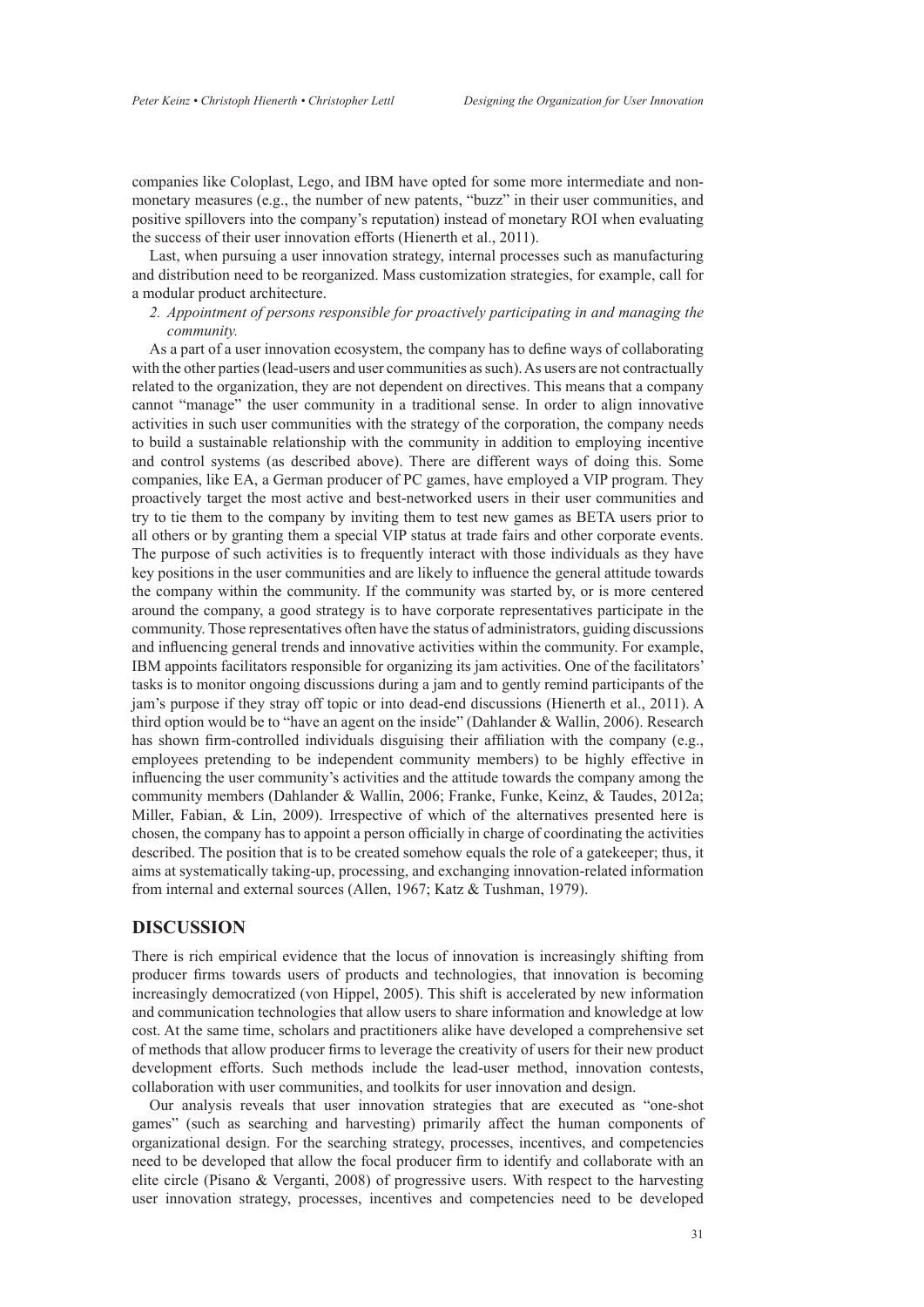that allow the focal producer firm to leverage the creative potential from a large number of geographically dispersed users and to align the creative contributions with the corporate strategy. For example, R&D employees need to accept and master the fundamental role shift from problem solvers to problem formulators and from idea generators to idea collectors. In this respect, R&D employees also need to develop the ability to frame problems in a way so that they attract a large number of experts from many different fields. Both searching and harvesting strategies require R&D employees to overcome a "not-invented-here" syndrome, and they require the design of exchange processes that are perceived as fair by the users.

Another key insight from our analysis is that the more a focal producer firm aims to involve users in its new product development efforts on a sustainable basis, the more it needs to complement changes in the human components with changes in the structural components of organizational design. For the user innovation strategy of cooperation to be sustained, firms need to adapt their strategy and structure to deal with radical and disruptive innovation on a continuous basis, and they need to appoint employees who are responsible for relationship management with lead-users and external experts. Here, producer firms also need to develop a double-loop learning capability to reflect on prior projects and processes and to set up an organizational memory so that the insights (both procedural and fact-based) from prior projects are disseminated to relevant stakeholders inside the firm. The ecosystem strategy implies the most fundamental changes to organizational design. It implies that the boundaries between the producer firm and users become increasingly blurred. For this strategy, focal producer firms need to view and design themselves as part of a collaborative user innovation ecosystem, and they need to create organizational units responsible for community management. According to Miles et al. (2009), this implies that the focal producer firm increasingly develops and applies community-based organizational designs and facilitative management approaches. The authors refer to such organizational designs as the I-form (Innovation-Form) as it responds to the economic era of innovation that most firms face today. Such community-based models require fundamentally different coordination and control mechanisms than their traditional counterparts such as (a) shared interest, (b) collaborative values such as the willingness to share knowledge and the seeking of fairness in community contributions and the distribution of rewards, (c) communityoriented leadership with a focus on facilitating community growth and sustainability, (d) protocols and infrastructure that support collaboration, and (e) expandable commons based on knowledge-sharing processes by general reciprocity that allow cumulative innovation (Fjeldstad, Snow, Miles, & Lettl, 2012; Miles, Snow, Fjeldstad, Miles, & Lettl, 2010).

We observe that pioneering firms such as Procter  $\&$  Gamble, Lego, and IBM experiment with harvesting, cooperation, and ecosystem strategies simultaneously and increasingly aim to leverage synergies across the three strategies. This requires an integrated approach over all divisions, functions, and management levels of the focal producer firm, which calls for top management commitment and a company-wide strategy for user innovation. For example, Procter & Gamble has over a period of five years fundamentally changed its company-wide innovation approach from R&D to "C&D" – Connect and Develop (Huston & Sakkab, 2006). The C&D strategy comprises a mix of approaches such as the lead-user method, innovation contests, entrepreneurship programs, and various communities. According to Procter & Gamble, this new strategy requires a senior executive who has day-to-day accountability for its vision, operations, and performance. At Procter & Gamble, it is the vice president for innovation and knowledge who is given this responsibility. Each business unit has C&D leaders who have dotted-line reporting relationships with the vice presidents. Managers responsible for specific communities and networks report directly (Huston & Sakkab, 2006). Also, there needs to be a process where all incoming ideas are collected and distributed across the entire organization. In the C&D approach, product ideas are stored on P&G's online "eurekacatalog" through a template that documents related facts (e.g., current sales of existing products or patent availability for a new technology). The document is then disseminated to relevant managers such as general managers, business line managers, brand managers, and R&D teams worldwide (Huston & Sakkab, 2006).

Lego is leveraging synergies by its lead-user entrepreneurship incubator. Lego selects lead-user entrepreneurs who fit both with their personalities and their ideas to the Lego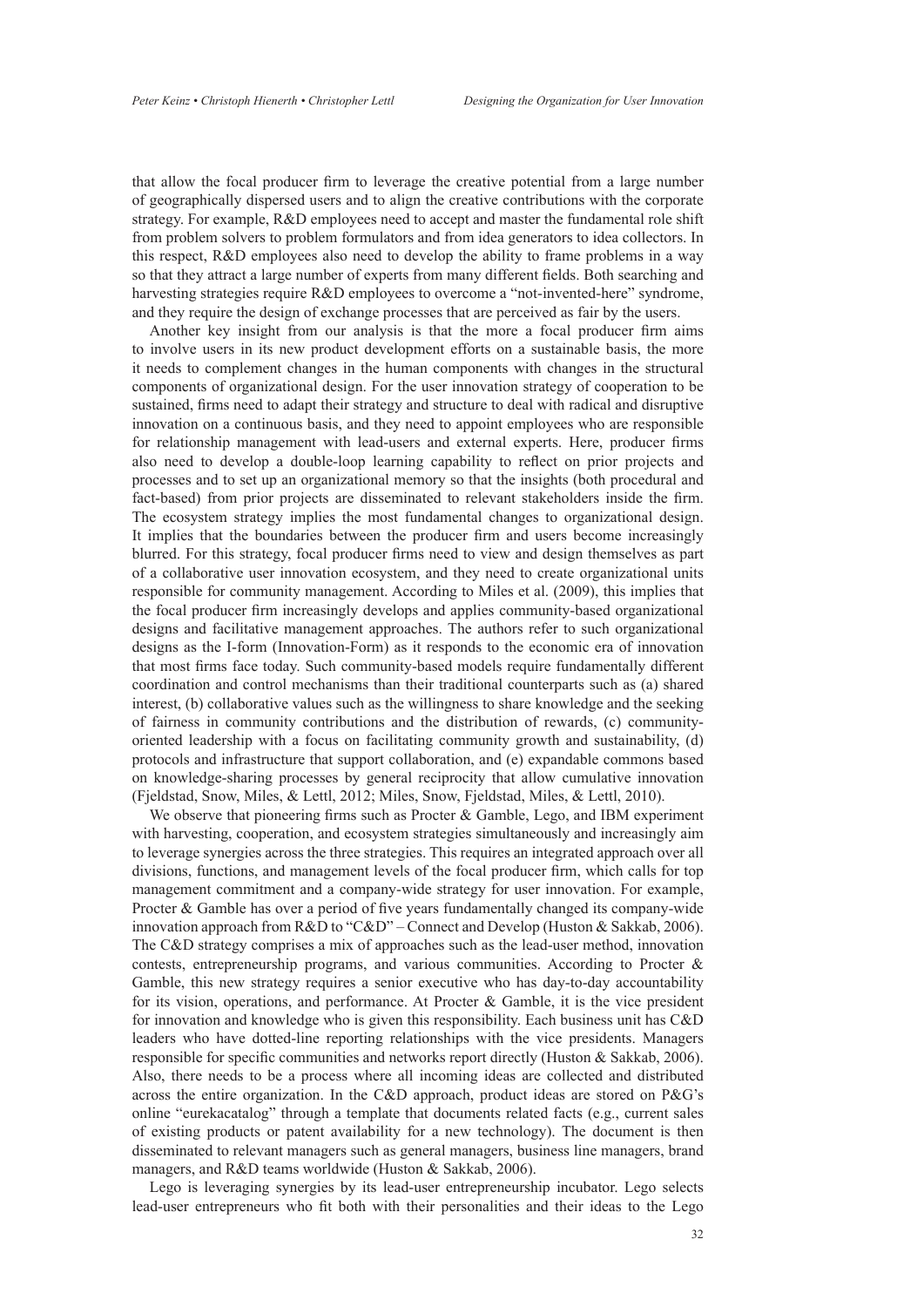strategy and values. Those selected lead-user entrepreneurs can then use the complementary assets of Lego (brand, know-how, distribution systems) to exploit the identified business opportunities. The user community provides support in the early stages of the entrepreneurial process in the form of feedback to the business idea, technical expertise, and as a firstsales market. The emerging symbiotic ecosystem of the lead-user entrepreneurs, the Lego company, and the various user communities allows it to leverage synergies such as reduced risk for the Lego company and the lead-user entrepreneur, the continuous identification and exploitation of business opportunities, and growth and sustainability of the user communities (Lettl et al., 2012). Consequently, this emerging symbiotic ecosystem has similar features to the organizational design that Miles, Miles, and Snow (2005) envision as a collaborative entrepreneurship where a large number of loosely coupled actors with diverse knowledge bases engage in a process of continuous opportunity recognition and exploitation.

Besides the lead-user entrepreneurship incubator, Lego is able to leverage synergies from its user ecosystem by (a) identifying lead-users via specific innovation contests, (b) integrating those lead-users into concrete new product development projects, (c) leveraging lead-users to further develop toolkits for user design, and (d) identifying trends by observing communication and design activities in its various user communities. In order to create and leverage such symbiotic user innovation ecosystems, a focal producer firm needs to understand the critical interfaces between different user innovation strategies, and it needs to change its capability from acting as an orchestrator (using its hierarchical power in a network of actors to enforce intended processes and outcomes) to a facilitator of collaborative innovation processes (by providing collaborative infrastructures and by facilitating a collective process for developing shared vision, protocols, and expandable commons) (Miles, Miles, Snow, Blomqvist, & Rocha, 2009).

IBM has developed a dynamic capability to develop collaborative innovation communities, such as Blade.org (Snow, Fjeldstad, Lettl, & Miles, 2011) or the Eclipse Foundation, for continuously executing innovation contests within the firm referred to as the IBM Innovation Jam (Bjelland & Chapman Wood, 2008), and by involving elite experts from outside the firm referred to as the IBM Global Innovation Outlook.

# **Conclusion**

As described in this article, the symbiotic settings between focal producer firms and users as illustrated above provide interesting new perspectives to the research strand on organizational ambidexterity (Tushman & O'Reilly, 2006). After all, they open up new opportunities for producer firms to become ambidextrous, to explore and exploit simultaneously, as multiple users can be a source of continuous and simultaneous exploration of business ideas (that the firm may not be able to recognize itself) and their exploitation. We expect companies in knowledge-intensive industries increasingly to be able to apply all of the user innovation strategies skillfully and simultaneously. To develop meaningful frameworks and guidance for managers who need to master this transformation, we believe researchers in the area of user innovation and organizational design need to form a collaborative community. We hope that our article helps to trigger this development.

Acknowledgements: The authors would like to thank the Danish Council for Strategic Research for funding this research project.

# **REFERENCES**

- Allen TJ. 1967. Communications in the research and development laboratory. *Technology Review* 70(1): 31-37.
- Baldwin C, Hienerth C, von Hippel E. 2006. How user innovations become commercial products: A theoretical investigation and case study. *Research Policy* 35(9): 1291-1313.
- Bardakci A, Whitelock J. 2003. Mass-customisation in marketing: The consumer perspective. *Journal of Consumer Marketing* 20(5): 463-479.
- Bjelland M, Chapman Wood R. 2008. An inside view on IBM's innovation jam. *Sloan Managment Review* 50(1): 32-40.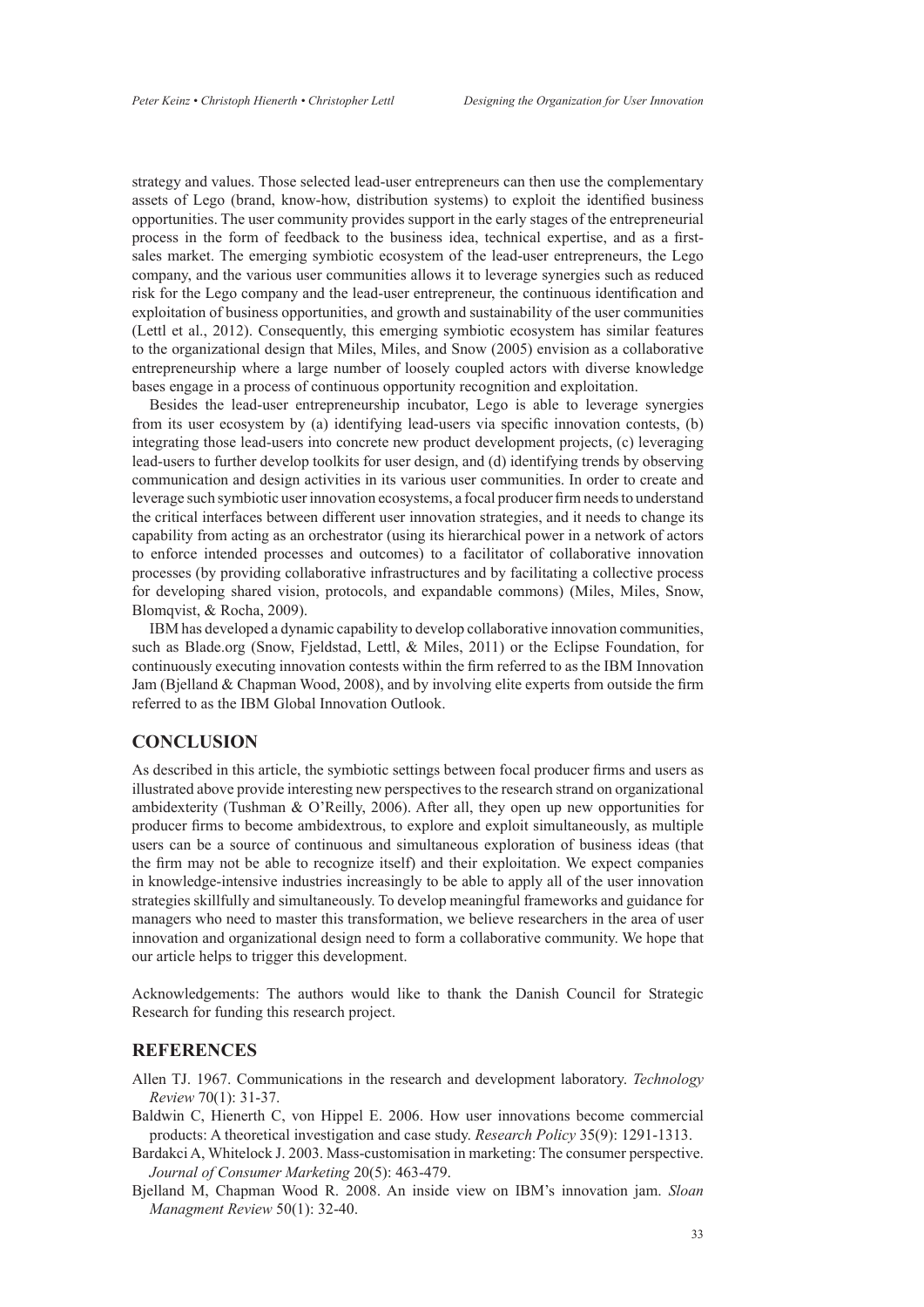Blau P. 1964. *Exchange and Power in Social Life*. Wiley, New York, NY.

- Bogers M, Afuah A, Bastian B. 2010. Users as innovators: A review, critique, and future research directions. *Journal of Management* 36(4): 857-875.
- Breithut J (Producer). 2011. November 30th, 2011. Pril-Wettbewerb endet im PR-Debakel. Retrieved from <http://www.spiegel.de/netzwelt/netzpolitik/0,1518,763808,00.html>
- Brown JS, Duguid P. 1991. Organizational learning and communities-of-practice: Toward a unified view of working, learning, and innovation. *Organization Science* 2(1): 40-57.
- Burton RM, Obel B. 2004. *Strategic Organizational Diagnosis and Design: The Dynamics of Fit*. Kluwer Academic Publishers, Dordrecht, Netherlands.
- Burton RM, Obel B, DeSanctis G. 2011. *Organizational Design: A Step-by-Step Approach*. Cambridge University Press, New York, NY.
- Chesbrough H. 2003. *Open Innovation: The New Imperative for Creating and Profiting from Technology*. Harvard Business School Press, Boston, MA.
- Cohen WM, Levinthal DA. 1990. Absorptive capacity: A new perspective on learning and innovation. *Administrative Science Quarterly* 35(1): 128-152.
- Dahlander L, Wallin MW. 2006. A man on the inside: Unlocking communities as complementary assets. *Research Policy* 35(8): 1243-1259.
- Fjeldstad ØD, Snow CC, Miles RE, Lettl C. 2012. The architecture of collaboration. *Strategic Management Journal* 33: 734-750.
- Franke N, Funke T, Keinz P, Taudes A. 2012a. Does infiltration work? Managing conflicts between firms and user communities via firm advocates. Working Paper. Vienna University of Economics and Business. Vienna, Austria.
- Franke N, Keinz P, Schreier M. 2008. Complementing mass customization toolkits with user communities: How peer input improves customer self-design. *Journal of Product Innovation Management* 25(6): 546-559.
- Franke N, Keinz P, Steger CJ. 2009. Testing the value of customization: When do customers really prefer products tailored to their preferences? *Journal of Marketing* 73(5): 103-121.
- Franke N, Klausberger K, Keinz P. 2012b. Does this sound like a fair deal? The role of fairness perceptions in the individual's decision to participate in firm innovation. Working Paper. Vienna University of Economics and Business. Vienna, Austria.
- Franke N, Piller F. 2004. Value creation by toolkits for user innovation and design: The case of the watch market. *Journal of Product Innovation Management* 21(6): 401-415.
- Franke N, Shah S. 2003. How communities support innovative activities: An exploration of assistance and sharing among end-users. *Research Policy* 32(1): 157-178.
- Franke N, von Hippel E. 2003. Satisfying heterogeneous user needs via innovation toolkits: The case of Apache security software. *Research Policy* 32(7): 1199-1215.
- Franke N, von Hippel E, Schreier M. 2006. Finding commercially attractive user innovations: A test of lead-user theory. *Journal of Product Innovation Management* 23(4): 301-315.
- Füller J, Faullant R, Matzler K. 2010. Triggers for virtual customer integration in the development of medical equipment — From a manufacturer and a user's perspective. *Industrial Marketing Management* 39(8): 1376-1383.
- Füller J, Jawecki G, Mühlbacher H. 2007. Innovation creation by online basketball communities. *Journal of Business Research* 60(1): 60-71.
- Füller J, Matzler K, Hoppe M. 2008. Brand community members as a source of innovation. *Journal of Product Innovation Management* 25(6): 608-619.
- Harhoff D, Henkel J, von Hippel E. 2003. Profiting from voluntary information spillovers: How users benefit by freely revealing their innovations. *Research Policy* 32(10): 1753- 1769.
- Hauschildt J, Schewe G. 2000. Gatekeeper and process promoter: Key persons in agile and innovative organizations. *International Journal of Agile Management Systems* 2(2): 96- 104.
- Herstatt C, von Hippel E. 1992. From experience: Developing new product concepts via the lead user method: A case study in a "low-tech" field. *Journal of Product Innovation Management* 9(3): 213-221.
- Hienerth C, Keinz P, Lettl C. 2011. Exploring the nature and implementation process of usercentric business models. *Long Range Planning* 44(5-6): 344-374.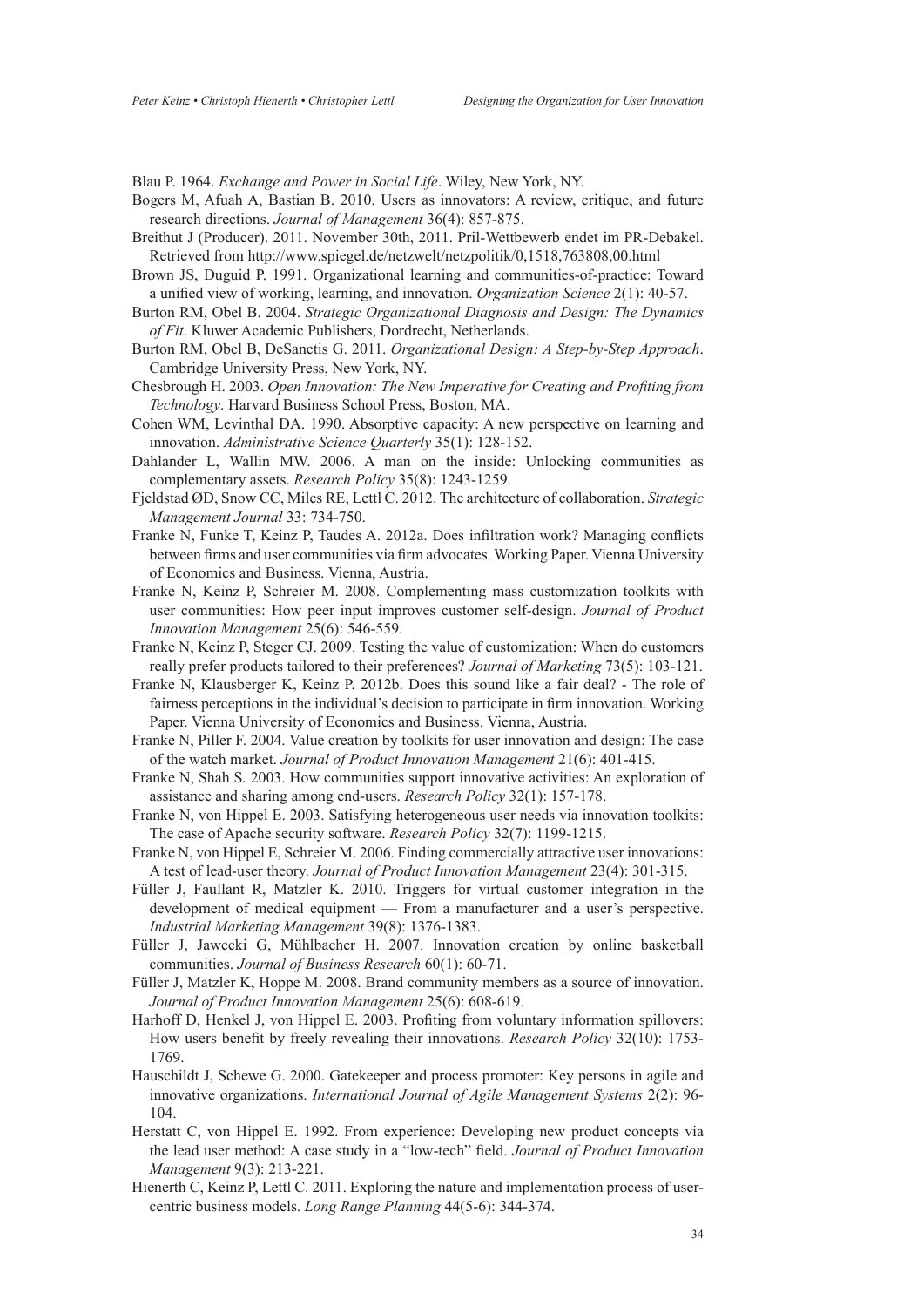- Hienerth C, Lettl C. 2011. Exploring how peer communities enable lead user innovations to become standard equipment in the industry: Community pull effects. *Journal of Product Innovation Management* 28(1): 175-195.
- Hienerth C, Poetz M, von Hippel E. 2007. Exploring key characteristics of lead user workshop participants: Who contributes best to the generation of truly novel solutions? Paper presented at the DRUID Summer Conference, Copenhagen, Denmark.
- Huston L, Sakkab N. 2006. Connect and develop. *Harvard Business Review* 84(3): 58-66.
- Jeppesen LB, Frederiksen L. 2006. Why do users contribute to firm-hosted user communities? The case of computer-controlled music instruments. *Organization Science* 17(1): 45-63.
- Jeppesen LB, Lakhani KR. 2010. Marginality and problem-solving effectiveness in broadcast search. *Organization Science* 21(5): 1016-1033.
- Jeppesen LO, Molin M. 2003. Consumers as co-developers: Learning and innovation outside the firm. *Technology Analysis & Strategic Management* 15(3): 363.
- Katz R, Allen TJ. 1982. Investigating the Not Invented Here (NIH) syndrome: A look at the performance, tenure, and communication patterns of 50 R & D project groups. *R&D Management* 12(1): 7-20.
- Katz R, Tushman M. 1979. Communication patterns, project performance, and task characteristics: An empirical evaluation and integration in an R&D setting. *Organizational Behavior and Human Performance* 23(2): 139-162.
- Kelly D, Amburgey TL. 1991. Organizational inertia and momentum: A dynamic model of strategic change. *Academy of Management Journal* 34(3): 591-612.
- Koners U, Goffin K. 2007. Learning from postproject reviews: A cross-case analysis. *Journal of Product Innovation Management* 24(3): 242-258.
- Lettl C, Herstatt C, Gemuenden HG. 2006. Users' contributions to radical innovation: Evidence from four cases in the field of medical equipment technology. *R&D Management* 36(3): 251-272.
- Lettl C, Hienerth C, Keinz P. 2012. Exploring synergies amongst producer firms, lead users, and communities: The case of Lego. Working Paper. Vienna University of Economics and Business. Vienna, Austria.
- Lilien GL, Morrison PD, Searls K, Sonnack M, von Hippel E. 2002. Performance assessment of the lead user idea-generation process for new product development. *Management Science* 48(8): 1042-1059.
- Lüthje C, Herstatt C. 2004. The lead user method: An outline of empirical findings and issues for future research. *R&D Management* 34(5): 553-568.
- Miles RE, Miles G, Snow CC. 2005. *Collaborative Entrepreneurship*. Stanford University Press, Stanford, CA.
- Miles RE, Miles G, Snow CC, Blomqvist K, Rocha H. 2009. The I-form organization. *California Management Review* 51(4): 61-76.
- Miles RE, Snow CC, Fjeldstad ØD, Miles G, Lettl C. 2010. Designing organizations to meet 21st-century opportunities and challenges. *Organizational Dynamics* 39(2): 93-103.
- Miller KD, Fabian F, Lin S-J. 2009. Strategies for online communities. *Strategic Management Journal* 30(3): 305-322.
- Morrison PD, Roberts JH, von Hippel E. 2000. Determinants of user innovation and innovation sharing in a local market. *Management Science* 46(12): 1513-1527.
- Murray F, O'Mahony S. 2007. Exploring the foundations of cumulative innovation: Implications for organization science. *Organization Science* 18(6): 1006-1021.
- Pine BJ, Bart V, Boynton AC. 1993. Making mass customization work. *Harvard Business Review* 71(5): 108-119.
- Pisano GP, Verganti R. 2008. Which kind of collaboration is right for you? *Harvard Business Review* 86(12): 78-86.
- Prügl R, Schreier M. 2006. Learning from leading-edge customers at The Sims: Opening up the innovation process using toolkits. *R&D Management* 36(3): 237-250.
- Raymond E. 1999. The cathedral and the bazaar. *Knowledge, Technology & Policy* 12(3): 23-49.
- Schau HJ, Muñiz AM, Arnould EJ. 2009. How brand community practices create value. *Journal of Marketing* 73(5): 30-51.